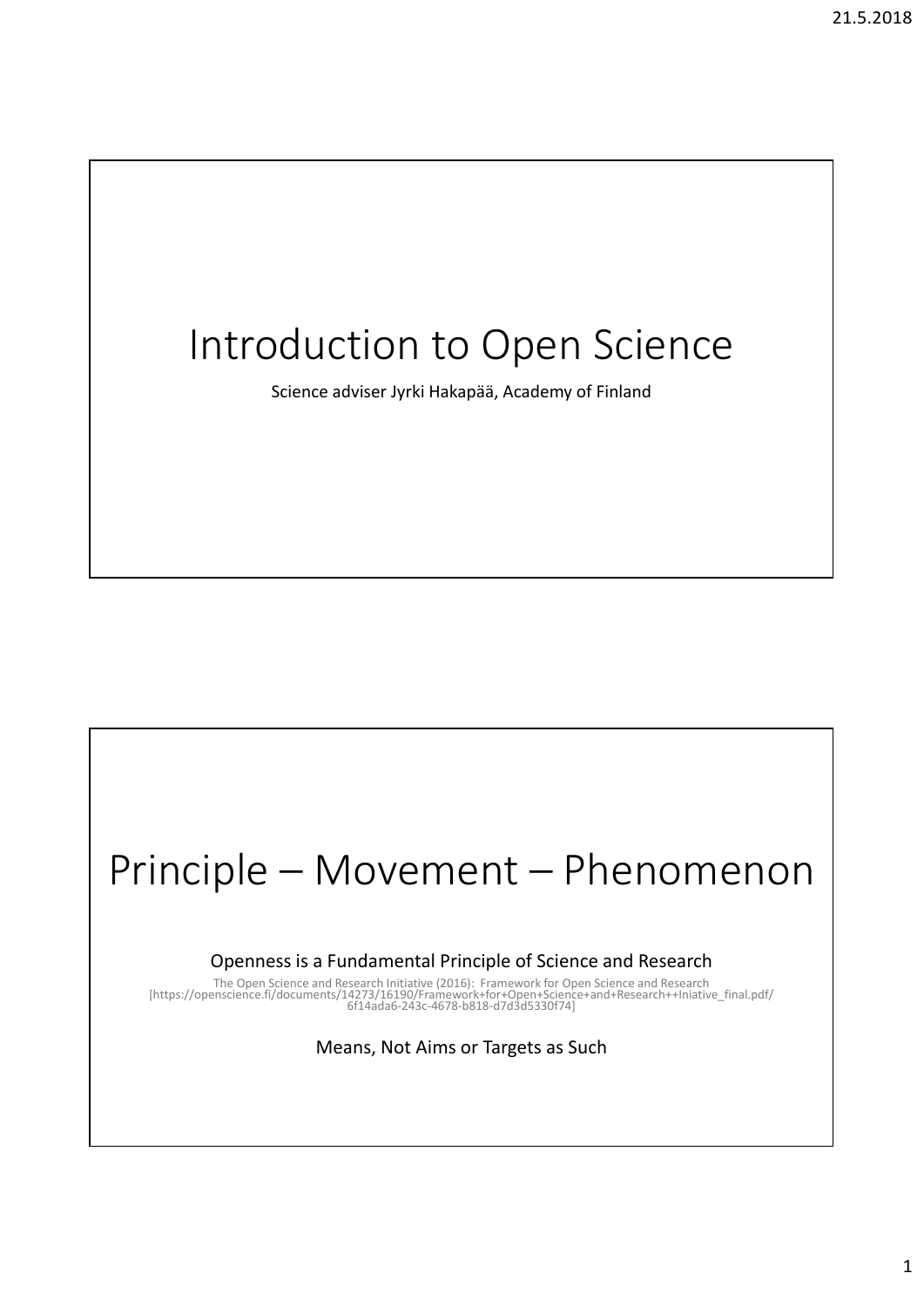

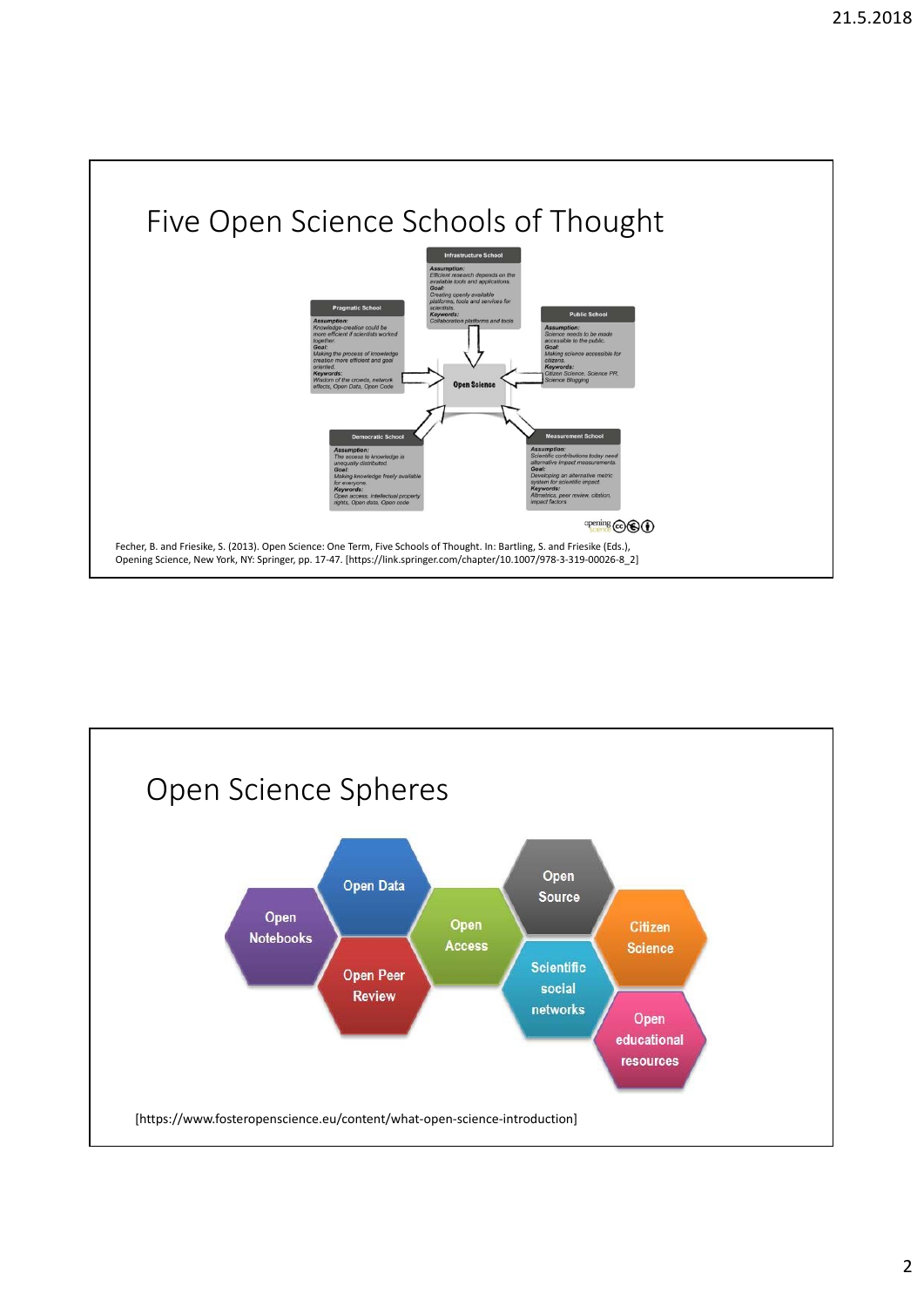

## Ruptures of Current Science Practises

- current developments of information and communication technologies
	- New approaches, tasks, tools, pace, collaboration
- academic communities' changing role in societies
	- What are the benefits of research for the society?
- financial benefits of academic publishing
	- How academic community uses its money?
- research as a global endeavour
	- How to define scientific community and offer equal possibilities?
- intense competition on research funding and career opportunities
	- How to achieve head start or how to create a community?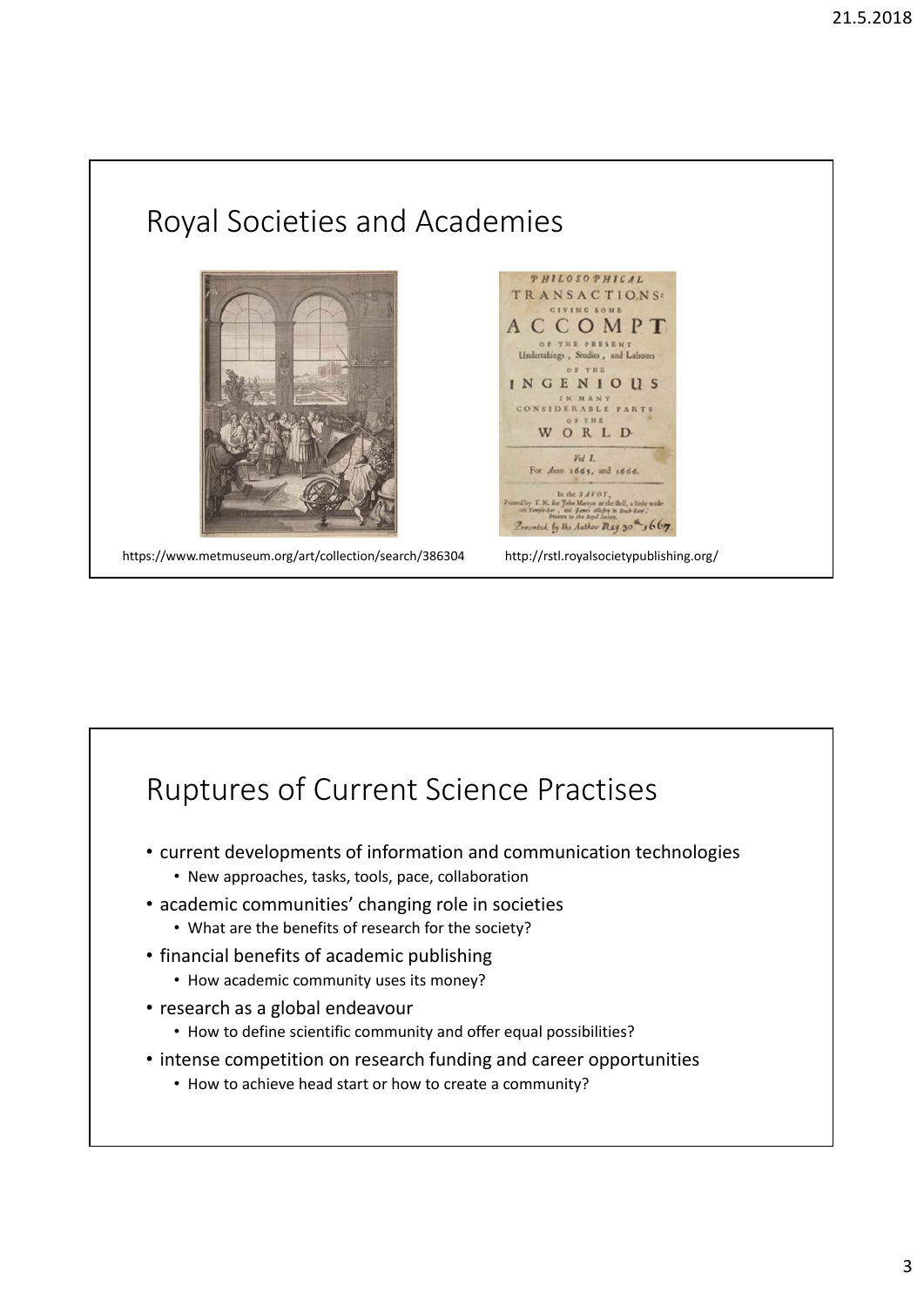

## Possibilities and Achievements "Self-archived/Green OA articles, regardless of format, receive significantly higher citation counts than do non-OA articles from the same editions of the same major political science journals." http://blogs.lse.ac.uk/impa • "The results reveal that open access articles in general receive more citations. Moreover, this research finds that articles in high-ranked journals do not have a higher open access rate, and articles in lower-ranked journals have a greater increase rate of citations if they are freely accessible."<br>accessible." http://www.emeraldinsight.com/doi/abs/10.1108/14684521211206953?journalCode=oir "It is estimated that the value of data in Australia's public research to be at least \$1.9 billion<br>and possibly up to \$6 billion a year at current levels of expenditure and activity."<br>http://www.ands.org.au/working-with-da © SUOMEN AKATEMIA 2017 | TIETEEN PARHAAKSI 8